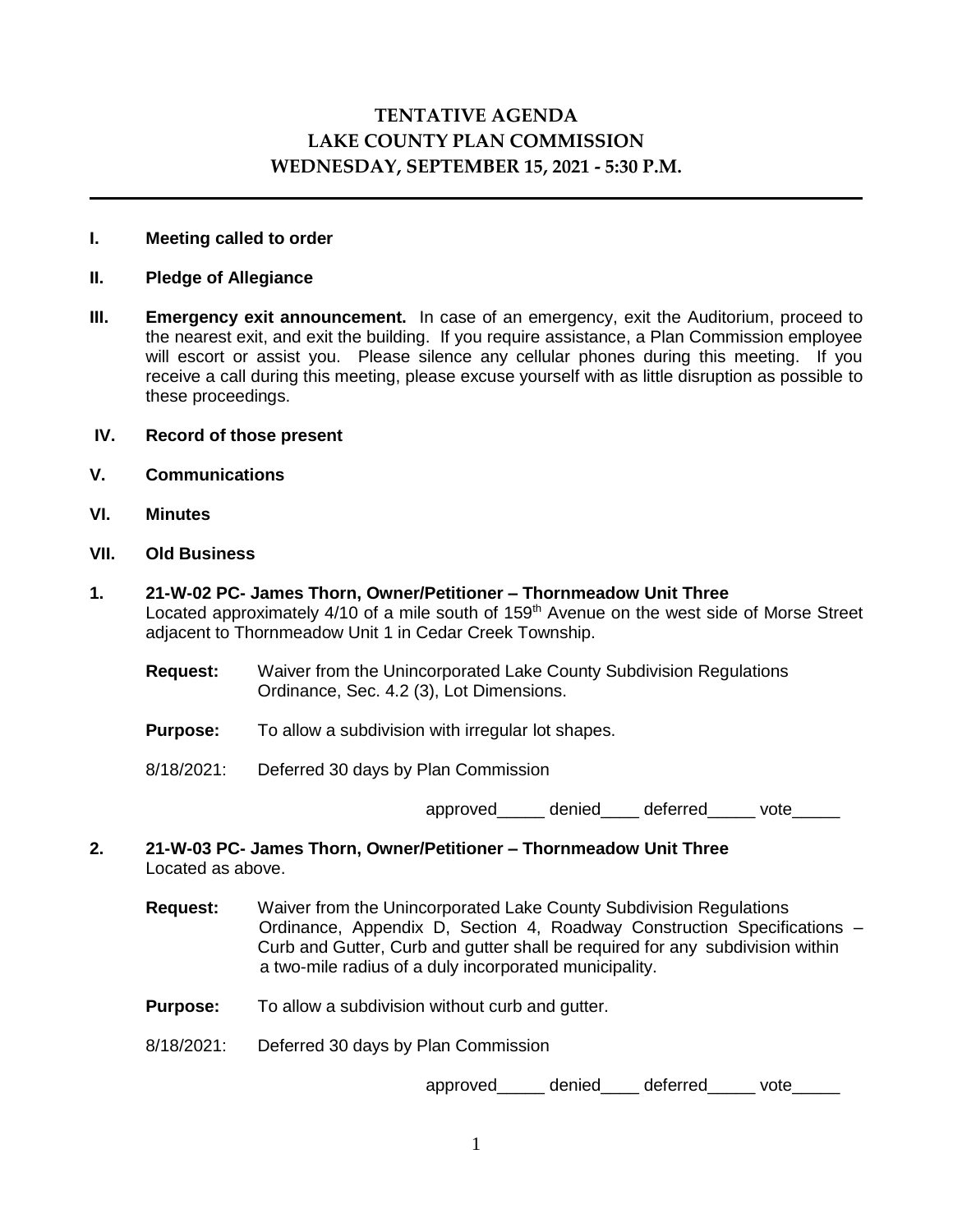**3. 21-PS-02 PC- James Thorn, Owner/Petitioner – Thornmeadow Unit Three** Located as above.

**Request:** Primary Approval

**Purpose:** Subdivision (2 lots)

8/18/2021: Deferred 30 days by Plan Commission

approved denied deferred vote

**4. 21-PS-03 PC – Indiana Land Trust Co. Trs. Tr #120403, Owner and Gary Voogt, Petitioner - Providence Hill Addition**  Located as above.

**Request:** Primary Approval

**Purpose:** Subdivision (2 lots)

8/18/2021: Deferred 30 days by Plan Commission

approved denied deferred vote

**VIII. New Business**

**1. 21-PS-08 PC – Roman Rzadkosz, Owner/Petitioner – Re-Subdivision Tall Oaks Estates Lot 1**

Located at the southwest quadrant at the intersection of Fathke Road and Burr Street in Center Township.

**Request:** Primary Approval

**Purpose:** Subdivision (2 lots)

approved\_\_\_\_\_ denied\_\_\_\_ deferred\_\_\_\_\_ vote\_\_\_\_\_

## **2. 21-BX-03 PC – NWI Builders, Owner/Petitioner**

Located at the southeast quadrant at the intersection of 159th Avenue and Morse Street in Cedar Creek Township.

**Request:** Bond Extension for Blackhawk Corner.

**Purpose:** To allow a one (1) year extension of a performance bond.

approved denied deferred vote

**3. 21-BX-04 PC – Bella Funds LLC/Mary and Barry Haddon, Owners/Petitioners** Located approximately 6/10 of a mile north of 93rd Avenue on the west side of Sheffield Street, a/k/a 8900 Sheffield Street in St. John Township.

**Request:** Bond Extension for Bella Addition.

**Purpose:** To allow a one (1) year extension of a performance bond.

approved denied deferred vote